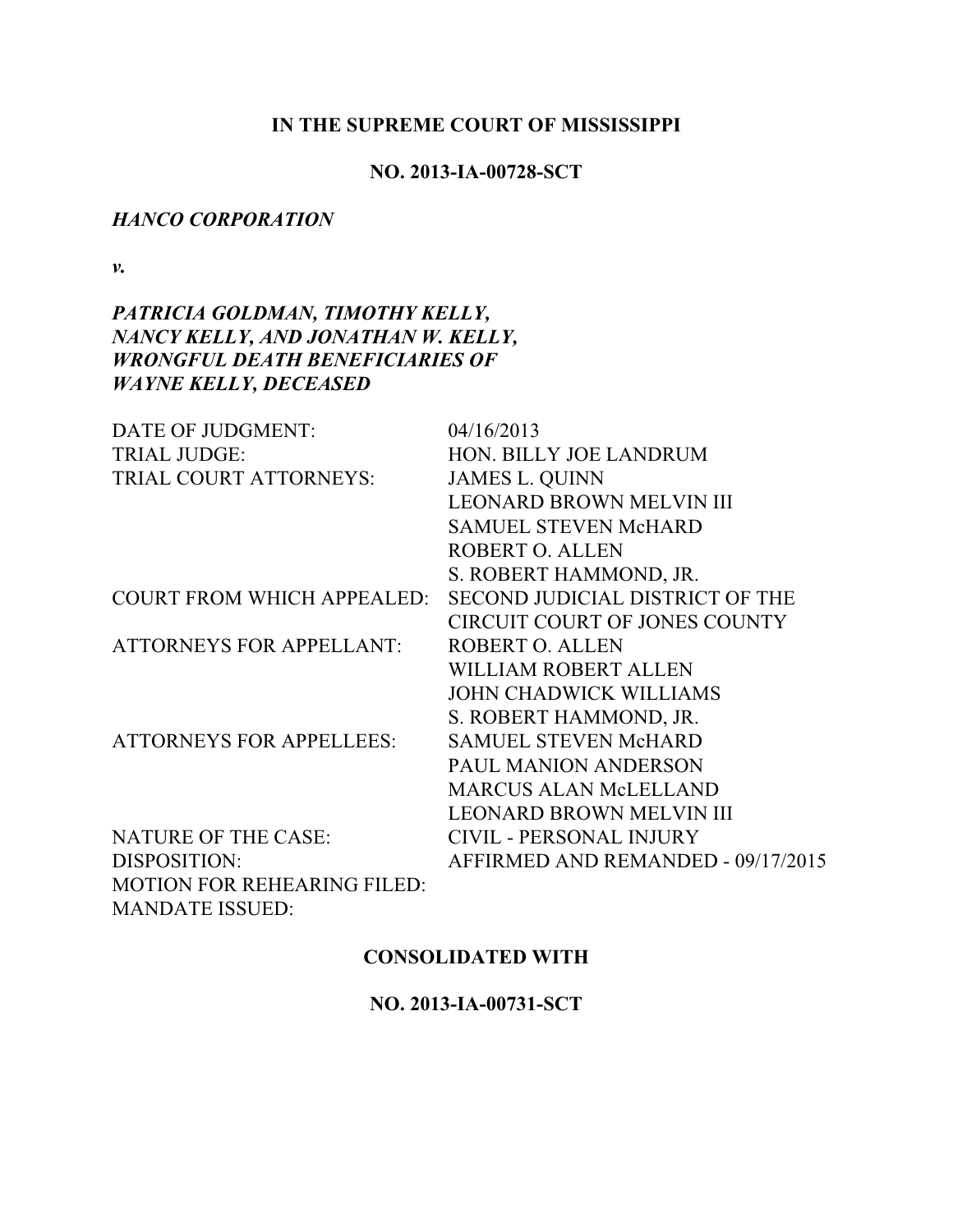# *PATRICIA GOLDMAN, TIMOTHY KELLY, NANCY KELLY AND JONATHAN W. KELLY, WRONGFUL DEATH BENEFICIARIES OF WAYNE KELLY, DECEASED*

*v.*

# *AMERICAN AIR SPECIALISTS OF MISSISSIPPI, INC. AND HANCO CORPORATION*

| DATE OF JUDGMENT:                  | 04/16/2013                         |
|------------------------------------|------------------------------------|
| <b>TRIAL JUDGE:</b>                | <b>BILLY JOE LANDRUM</b>           |
| <b>COURT FROM WHICH APPEALED:</b>  | SECOND JUDICIAL DISTRICT OF THE    |
|                                    | CIRCUIT COURT OF JONES COUNTY      |
| <b>ATTORNEYS FOR APPELLANT:</b>    | <b>ROBERT O. ALLEN</b>             |
|                                    | <b>WILLIAM ROBERT ALLEN</b>        |
|                                    | <b>JOHN CHADWICK WILLIAMS</b>      |
|                                    | S. ROBERT HAMMOND, JR.             |
| <b>ATTORNEYS FOR APPELLEE:</b>     | <b>SAMUEL STEVEN McHARD</b>        |
|                                    | <b>PAUL MANION ANDERSON</b>        |
|                                    | <b>MARCUS ALAN McLELLAND</b>       |
|                                    | <b>LEONARD BROWN MELVIN III</b>    |
| <b>NATURE OF THE CASE:</b>         | PERSONAL INJURY                    |
| DISPOSITION:                       | AFFIRMED AND REMANDED - 09/17/2015 |
| <b>MOTION FOR REHEARING FILED:</b> |                                    |
| <b>MANDATE ISSUED:</b>             |                                    |

## **BEFORE DICKINSON, P.J., KITCHENS AND CHANDLER, JJ.**

## **KITCHENS, JUSTICE, FOR THE COURT:**

¶1. Wayne Kelly was killed while working at a construction site in Hattiesburg, Mississippi. His family (the Kellys) sued, among other defendants, Hanco Corporation, Inc. (Hanco), the general contractor for the project on which Wayne Kelly had been working at the time he died, and American Air Specialists of Mississippi, Inc. (American Air), the subcontractor that had leased the services of Kelly and his coworkers from Landrum Professional Employer Services, Inc. (Landrum). The Kellys and Hanco/American Air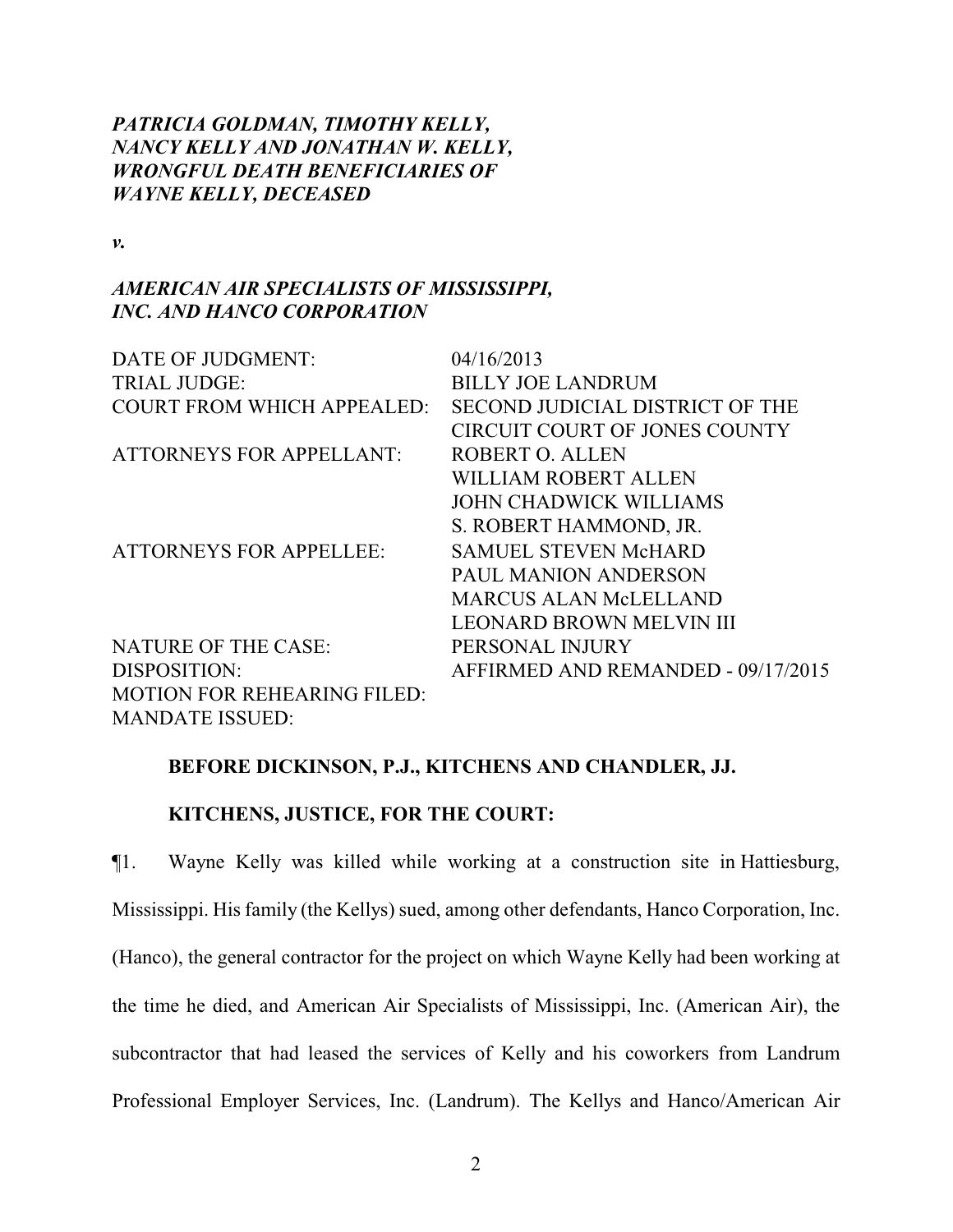moved separately for summary judgment. The circuit court denied summary judgment to Hanco and American Air. Hanco filed a petition for interlocutory appeal and the Kellys filed a cross-petition for interlocutory appeal. This Court granted interlocutory appeal and consolidated the cases. Although Section 71-3-9 of the Mississippi Workers' Compensation Act provides the exclusive remedy to claimants seeking compensation for on-the-job injuries, this Court affirms the denial of summary judgment because Hanco waived its exclusiveremedy affirmative defense.

#### **FACTS AND PROCEEDINGS BELOW**

¶2. In September 2007, Saddle Creek Corporation of Lakeland, Florida, entered into a contract with Hanco Corporation (Hanco) of Hattiesburg, Mississippi, to construct a cross dock distribution facility at the Forrest County Industrial Park. Hanco subcontracted with American Air Specialists, Inc. (American Air), on November 30, 2007. The subcontract specified that the role to be performed by American Air was to provide all labor, materials, and equipment required for the installation of the HVAC, including fans and louvers, plumbing, site utilities, and design and engineering for the new facility. The subcontract also required that American Air carry workers' compensation and employers' liability insurance and that American Air provide Hanco "with valid certificates of insurance prior to commencement of work verifying that insurance requirements and limits have been met."

¶3. At the time it subcontracted with Hanco, American Air had an agreement with Landrum Professional Employer Services, Inc. (Landrum), of Pensacola, Florida. This agreement was executed March 9, 2007, and was to continue "in full effect from such date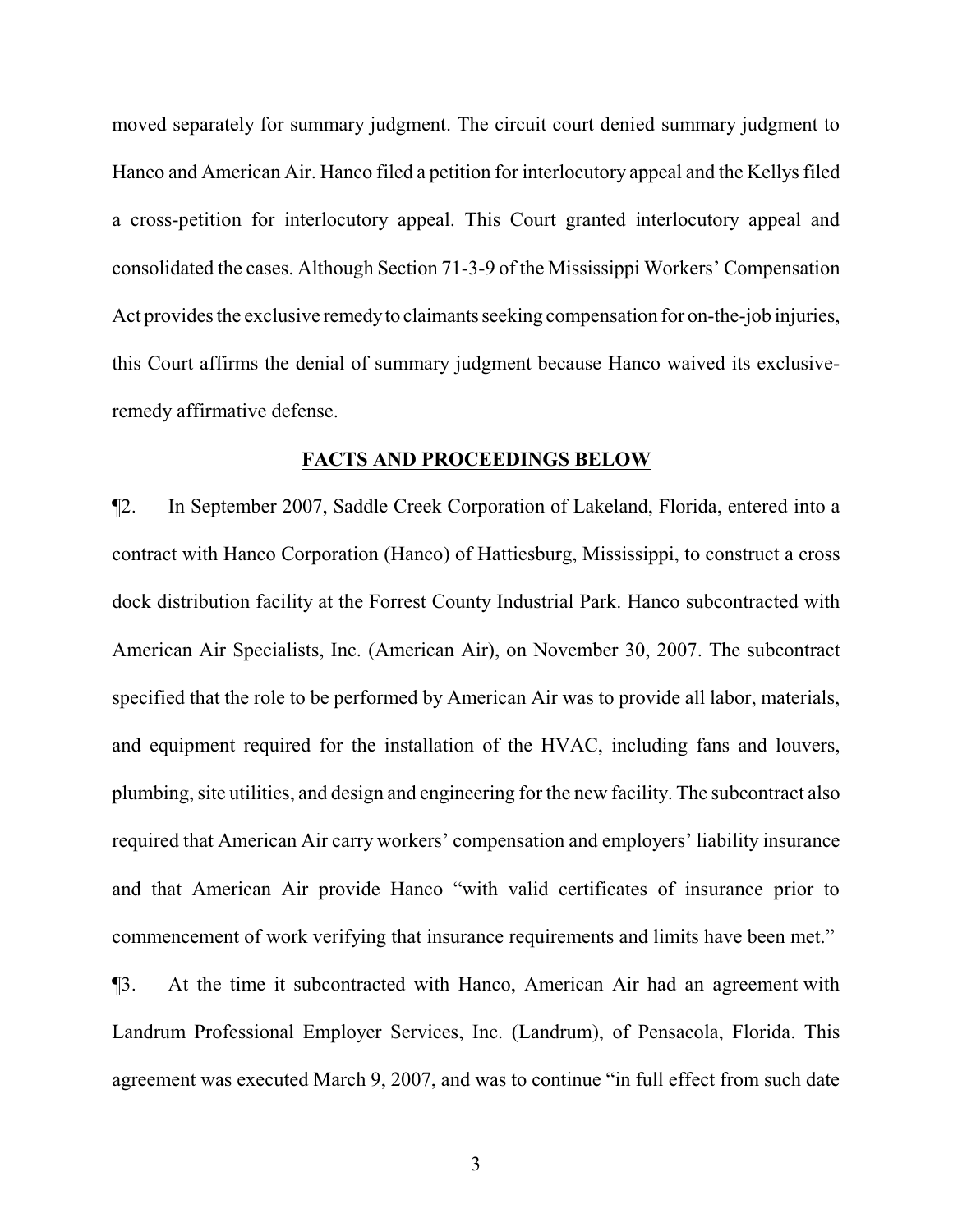for a period of one (1) year, and from year to year thereafter" unless cancelled by either party upon provision of thirty days' prior written notice. The agreement made Landrumemployees available to American Air for lease and allowed Landrum "a right of direction and control over jobsite employees, including a right to hire, terminate, discipline, and reassign jobsite employees assigned" to American Air. Further, American Air "maintain[ed] primary responsibility for interviewing, hiring, assigning, and setting salary and benefits for jobsite employees." Landrum was required to furnish workers' compensation insurance, but American Air was to provide a "general liability insurance policy with a minimum requirement of one million dollars (\$1,000,000) combined single limit."

¶4. In accordance with the Landrum-American Air agreement, Landrum provided a Liberty Mutual workers' compensation policy for employees "leased to but not subcontractors of American Air Specialists of MS, Inc.," the term of which was January 1, 2008, through January 1, 2009. A certificate of insurance was issued, and Hanco was named as certificate holder. Additionally, American Air took out a general liability policy in the amount of \$1,000,000 per occurrence from The State Auto Insurance Companies. As with the workers' compensation policy, the holder of the certificate of insurance on the general liability policy was Hanco.

¶5. Wayne Kelly, Leonardo Navarro Diaz, and Brandon E. Rathbone<sup>1</sup> died on March 21, 2008. Kelly and his coworkers were connecting sewer lines at a construction site for a distribution facility being built in Hattiesburg when the trench in which they were working

<sup>&</sup>lt;sup>1</sup> Kelly's coworkers, Diaz and Rathbone, are not parties to the instant lawsuit.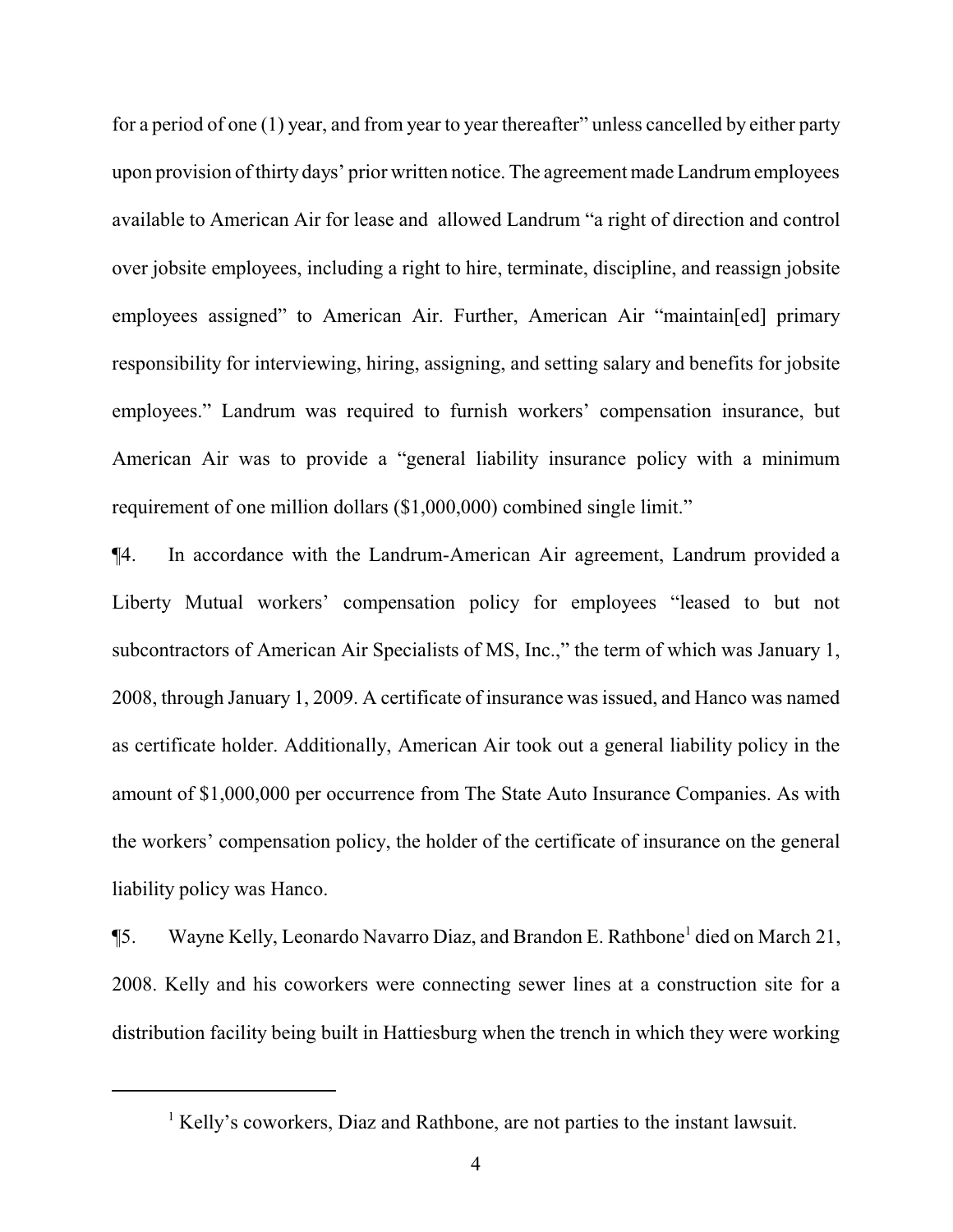caved in and buried the three men beneath wet dirt and clay. On November 8, 2010, Wayne Kelly's wife, Nancy, and his children, Patricia Goldman, Timothy Kelly, and Jonathan W. Kelly (the Kellys), filed suit against multiple defendants, including Hanco and American Air, in the Circuit Court of the Second Judicial District of Jones County, alleging negligence as the proximate cause of Wayne Kelly's death. Because the regulations of the Occupational Safety and Heath Administration (OSHA) allegedly had been violated by the defendants, the Kellys filed a combined motion for summary judgment on liability against Hanco and American Air on January 29, 2013. Hanco and American Air then moved for summary judgment, respectively, arguing that the Mississippi Workers' Compensation Act, Mississippi Code Section 71-3-9 (Rev. 2011), provided the exclusive remedy available to the Kellys, since Liberty Mutual had paid workers' compensation benefits.

¶6. On April 16, 2013, the circuit court denied summary judgment to Hanco and American Air, reasoning that "genuine issues of material fact remain, and it would be premature for the Court to grant Summary Judgment at this time." On May 6, 2013, Hanco filed its petition for interlocutory appeal in this Court. The Kellys filed a cross-petition for interlocutory appeal that same day, arguing that the circuit court had erred in failing to determine that the affirmative defense of exclusivity had been waived as a matter of law.

¶7. This Court granted an interlocutory appeal to Hanco on September 4, 2013, and consolidated the appeal with the Kellys' cross-petition for interlocutory appeal. That same day, this Court granted the Kellys' cross-petition for interlocutory appeal, which this Court ordered consolidated with the Hanco interlocutory appeal.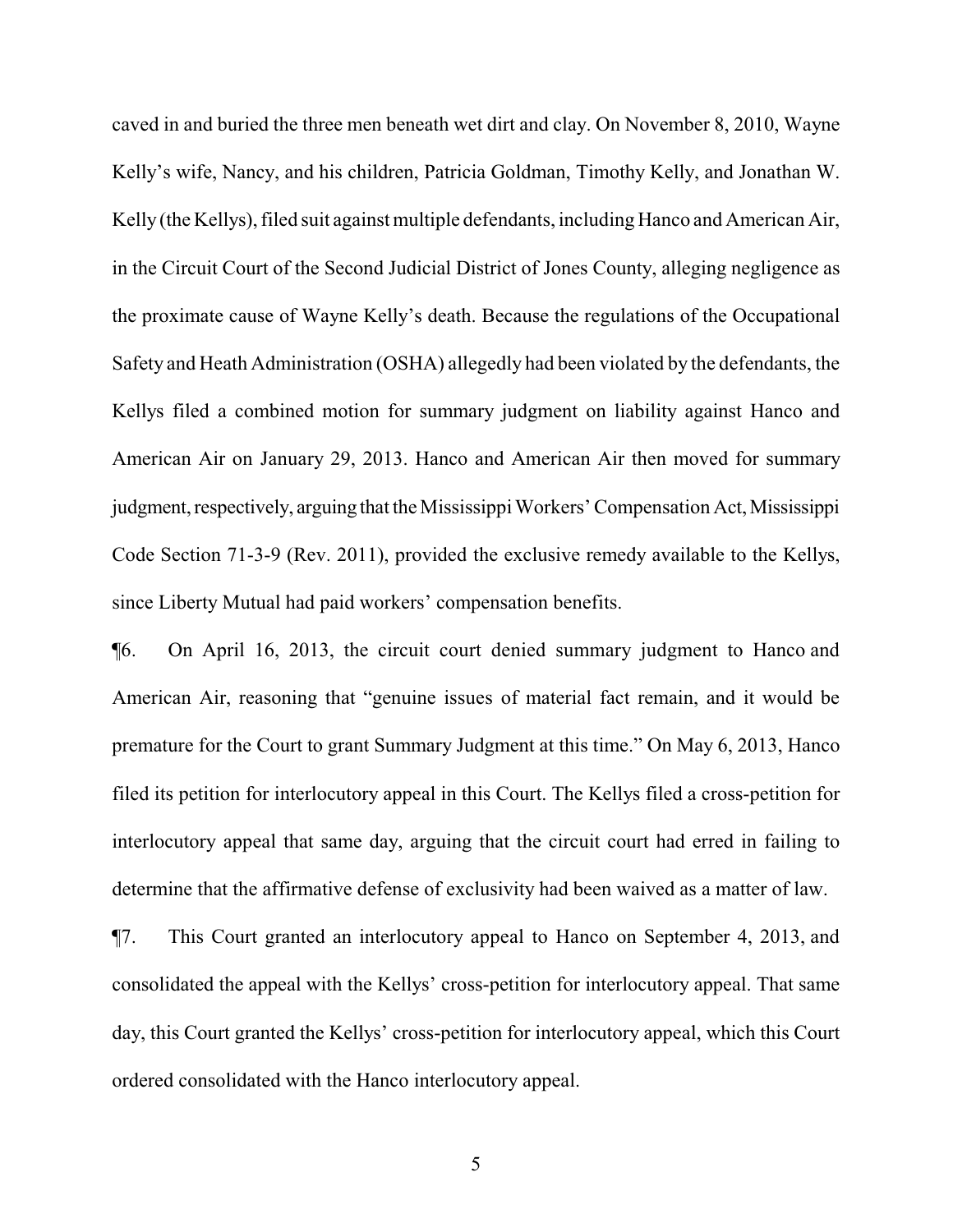¶8. Hanco claims on interlocutory appeal that the trial court erred in failing to apply the exclusivity provision of the Mississippi Workers' Compensation Act, Mississippi Code Section 71-3-9 (Rev. 2011). Finding that to be a dispositive issue, we address only the following question: whether, underthe*Horton*Doctrine, Hanco waived its exclusive-remedy affirmative defense by actively participating in the litigation for twenty-six<sup>2</sup> months without pursuing the enforcement of that affirmative defense. *See MS Credit Center, Inc. v. Horton*, 926 So. 2d 167 (Miss. 2006).

#### **STANDARD OF REVIEW**

¶9. This Court employs a *de novo* standard of review when reviewing a trial court's grant or denial of summary judgment. WW, Inc. v. Rainbow Casino-Vicksburg Partnership, L.P., 68 So. 3d 1290, 1292 (Miss. 2011). Motions for summary judgment must be granted "if the pleadings, depositions, answers to interrogatories and admissions on file, together with the affidavits, if any, show that there is no genuine issue as to any material fact and that the moving party is entitled to a judgment as a matter of law." *Id.* (citing Miss. R. Civ. P. 56(c)). "The partymoving for summary judgment bears the burden ofshowing that no genuine issue of material fact exists." *Id.* (citing *Bennett v. Hill-Boren, P.C.*, 52 So. 3d 364, 368 (Miss. 2011)). The burden then shifts to the nonmoving party: "[t]he non-moving party must

 $2$  The Kellys assert a twenty-eight month delay, measured ostensibly from the filing of their complaint (November 8, 2010) to the filing of Hanco's motion for summary judgment (March 1, 2013). We find that just over twenty-six months elapsed between Hanco's filing of its answer and defenses (December 22, 2010) and its filing of a motion for summary judgment (March 1, 2013).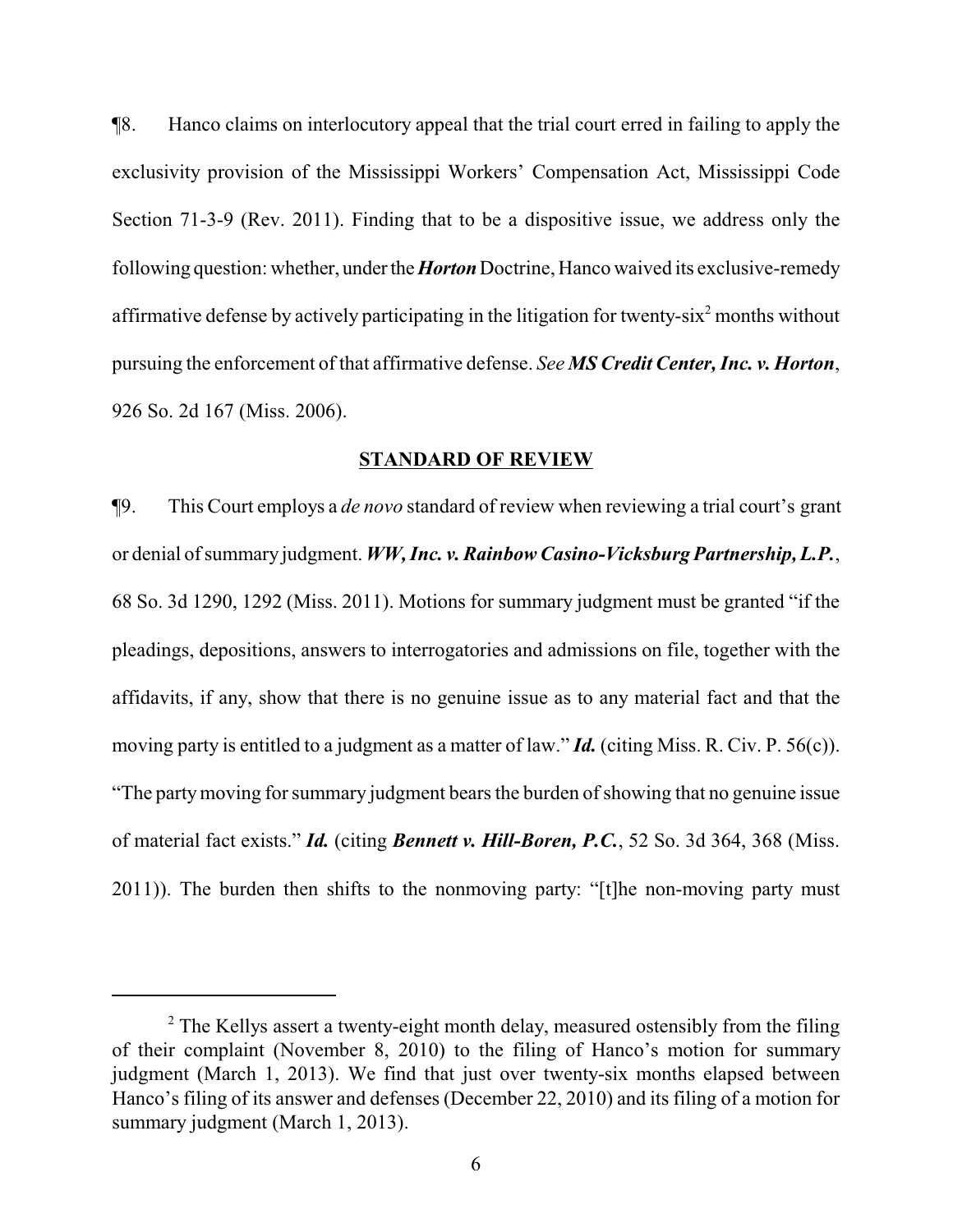produce specific facts showing that there is a genuine material issue for trial." *Id.* (citing *Van*

*v. Grand Casinos of Miss., Inc.*, 767 So. 2d 1014, 1018 (Miss. 2000)).

# **DISCUSSION**

¶10. In 2006 this Court held that:

A defendant's failure to timely and reasonably raise and pursue the enforcement of any affirmative defense or other affirmative matter or right which would serve to terminate or stay the litigation, coupled with active participation in the litigation process, will ordinarily serve as a waiver.

*Horton*, 926 So. 2d at 180. The Kellys argue that Hanco should be afforded no immunity

under the exclusivity provision of the Mississippi Workers' Compensation Act because it

"waived that defense as a matter of law" by actively participating in the litigation for twenty-

eight months prior to filing a summary judgment motion.

¶11. The issue before this Court in *Horton* was whether the defendant had waived the right

to require arbitration pursuant to an arbitration clause in an employment contract. *Id.* at 173.

The defendant in *Horton* had delayed pursuing its "right to compel arbitration for eight

months (over 240 days)" and this Court held:

[A]bsent extreme and unusual circumstances—an eight month unjustified delay in the assertion and pursuit of any affirmative defense or other right which, if timely pursued, could serve to terminate the litigation, coupled with active participation in the litigation process, constitutes a waiver as a matter of law.

Id. at 181. The Court explained in a footnote that "[t]o pursue an affirmative defense or other such rights, a party need only assert it in a pleading, bring it to the court's attention by motion, *and* request a hearing." *Id.* at 181 n.9 (emphasis added).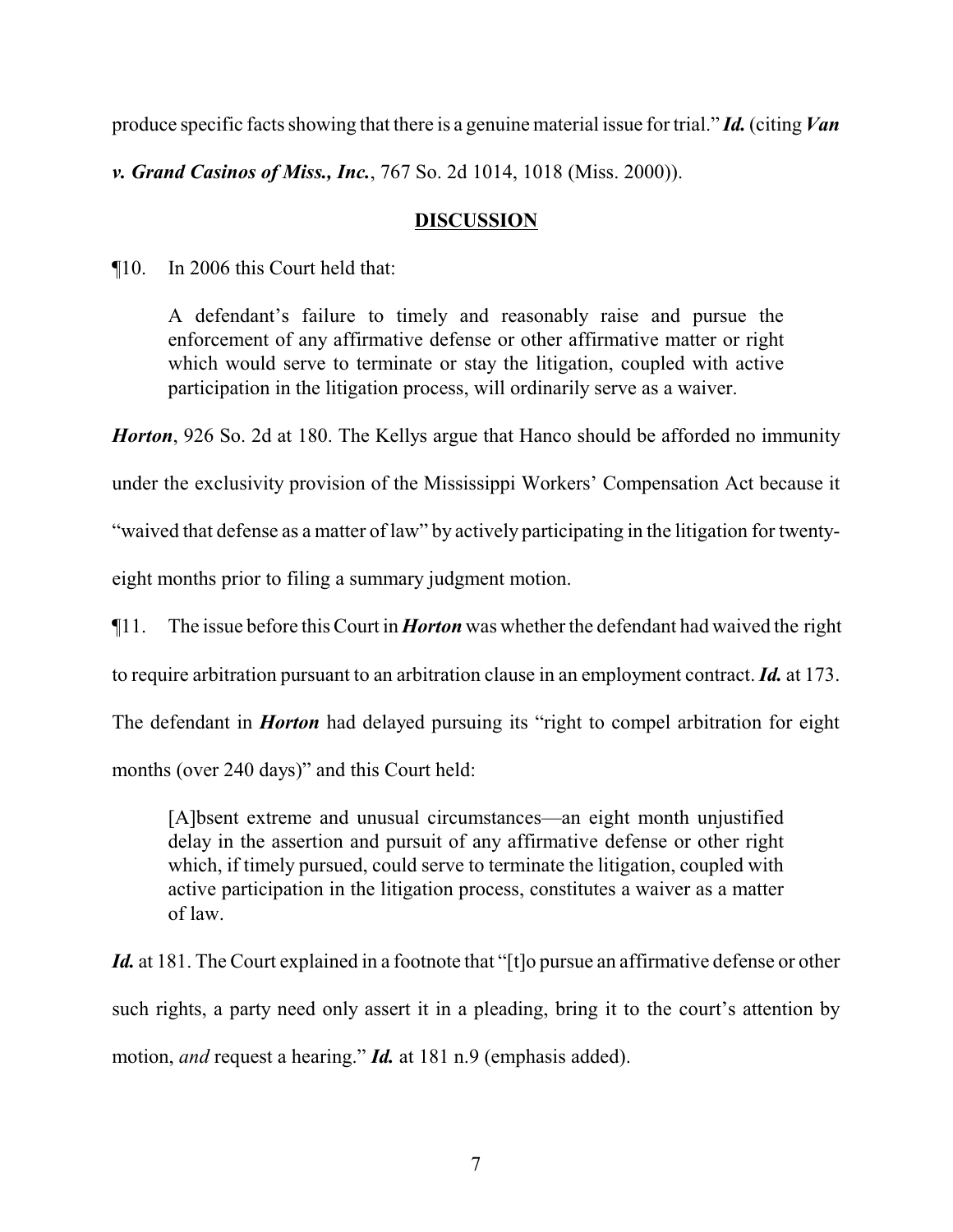¶12. The parties dispute whether the exclusivity provision of the Workers' Compensation Act constitutes an affirmative defense. Affirmative defenses, according to this Court, hinge upon "the nature of a defendant's pleading":

A matter is an "avoidance or affirmative defense" only if it assumes the plaintiff proves everything he alleges and asserts, even so, the defendant wins. Conversely, if, in order to succeed in the litigation, the defendant depends upon the plaintiff failing to prove all or part of his claim, the matter is not an avoidance or an affirmative defense. A defendant does not plead affirmatively when he merely denies what the plaintiff has alleged.

*Hertz Commercial Leasing Div. v. Morrison*, 567 So. 2d 832, 835 (Miss. 1990). The

exclusivity provision of the Mississippi Workers' Compensation Act, Section 71-3-9,

provides that:

The liability of an employer to pay compensation shall be exclusive and in place of all other liability of such employer to the employee, his legal representative, husband or wife, parents, dependents, next-of-kin, and anyone otherwise entitled to recover damages at common law or otherwise from such employer on account of such injury or death . . . .

Miss. Code Ann. § 71-3-9 (Rev. 2011). The exclusivity provision meets the definition of an affirmative defense because, irrespective of whether the plaintiff proves "everything he alleges and asserts," the defendant still wins.

¶13. In *Grimes v. Warrington*, this Court considered whether the failure of the defendant physician to assert a defense of immunity under the Mississippi Tort Claims Act (MTCA) for five years, during which the defendant physician actively participated in the litigation process, constituted a waiver under *Horton. Grimes v. Warrington*, 982 So. 2d 365, 369 (Miss. 2008). In that case, the plaintiff filed a complaint against the defendant physician on June 4, 2001. *Id.* at 370. The defendant timely filed an answer on June 27, 2001, to the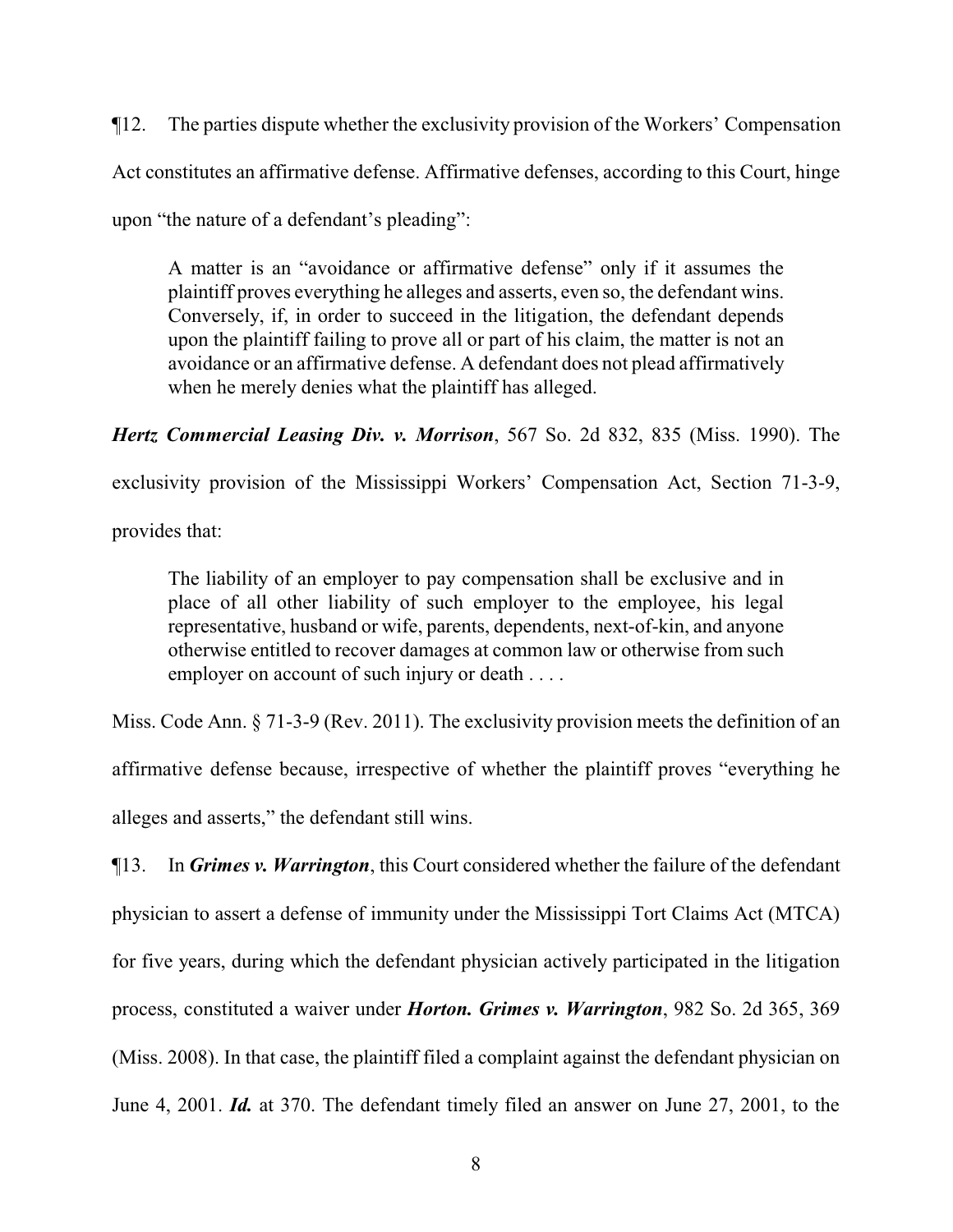plaintiff's complaint in which he asserted tort-claims immunity, but waited until August 3, 2006, more than five years later, to pursue a motion for summary judgment on the basis of the MTCA.*Id.* The defendant actively participated in the litigation as well: "the case was set and twice reset for trial, experts were designated and deposed on the merits of the negligence claim, and Dr. Warrington filed a motion in limine to exclude part of Grimes's expert's testimony." *Id.* This Court therefore reversed and remanded the case for trial on the merits. *Id.* 

¶14. Similarly, in *East Mississippi State Hospital v. Adams*, we considered whether defendants had waived insufficiency of process and insufficiency of service of process defenses "by failing to pursue them until almost two years after they raised them in their answer while actively participating in the litigation." *East Mississippi State Hosp. v. Adams*, 947 So. 2d 887, 890-91 (Miss. 2007). Because "defendants participated fully in the litigation of the merits for over two years without actively contesting jurisdiction in any way" and because the defendants "participated fully in discovery," this Court held that defendants had waived their affirmative defenses. *Id.* at 891. This Court therefore affirmed the trial court's denial of defendants' motion to dismiss. *Id.*

¶15. In the present case, the Kellys filed their complaint on November 8, 2010. Hanco filed its answer and defenses on December 22, 2010, in which it claimed the Workers' Compensation Act constituted an exclusive remedy. Hanco did not raise the exclusivity provision again until it filed a motion for summary judgment on March 1, 2013. The record reflects that Hanco actively participated in litigating the merits of the case. Hanco filed